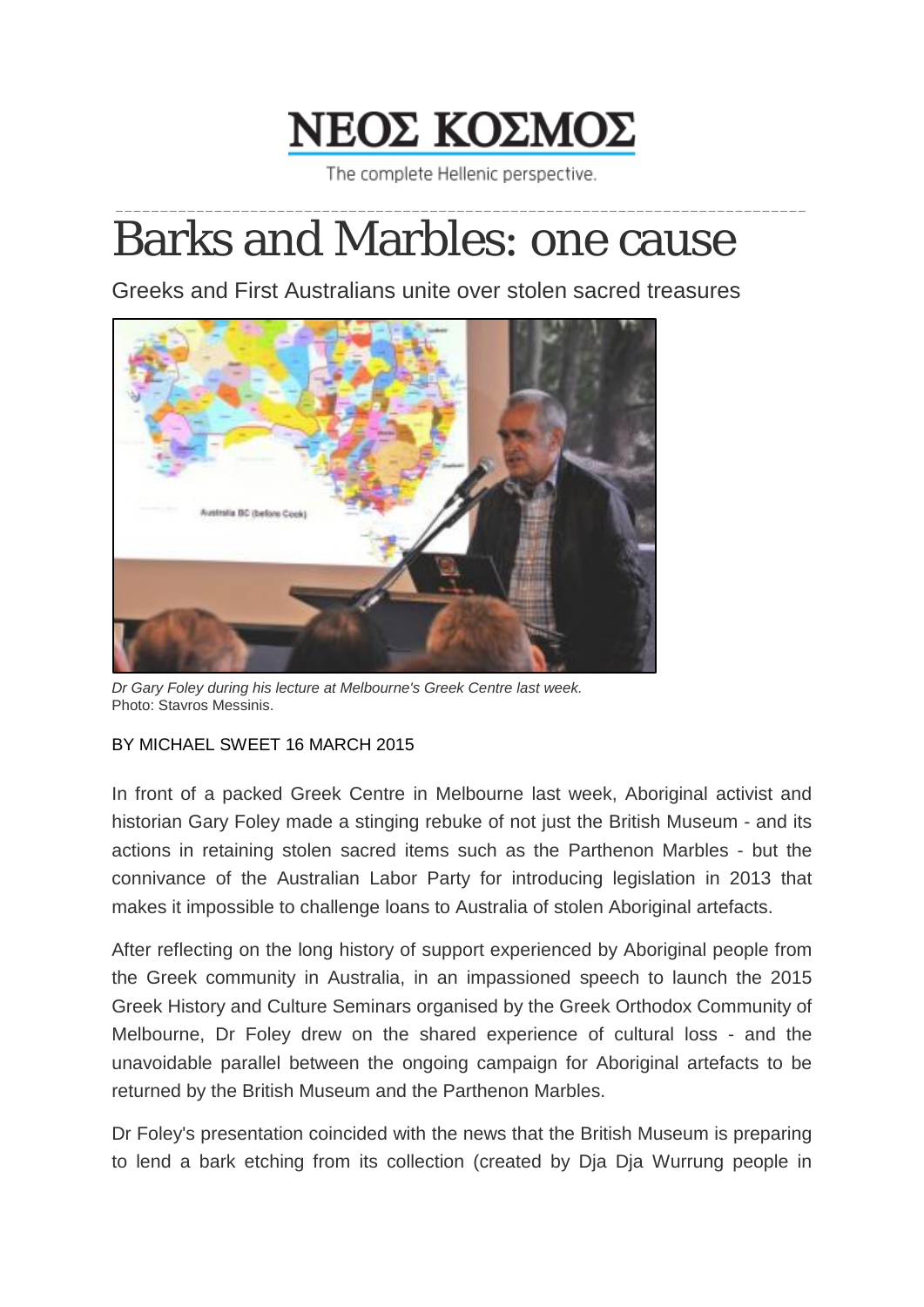central Victoria, that was taken by a Scottish settler in the 1850s) to the National Museum of Australia for an exhibition called 'Encounters' that will open later this year.

As he told the attentive Greek Centre audience, the 'Encounters' project is salt in the wound to a loan ten years ago made by the British Museum to the Melbourne Museum - a situation in which Dr Foley was intimately involved.

In 2004, Dr Foley resigned as a senior curator of the Melbourne Museum after his employer resisted legal attempts - under the then Federal Cultural Heritage legislation - to keep the bark etchings in Australia. At the time, Aboriginal groups sought - and got - the assistance of the Greek community to support their campaign.

The items in question - believed to be the only surviving examples in the world of Victorian Indigenous bark art - have been in storage at the British Museum for over 150 years until their display ten years ago in Victoria. At least one of the items is due to return, with a host of other Indigenous artefacts, just for the duration of the 'Encounters' show.

Faced with history repeating itself, Dr Foley says changes to legislation under the The Protection of Cultural Objects on Loan Act, enacted by the Gillard/Rudd Labor government, makes it harder today to contest the British Museum's actions - and those of its Australian partners.

"You would expect the conservatives to support the Act, but what wasn't expected was that a Labor government would be involved in such an exercise," Foley told Neos Kosmos shortly after the Greek Centre event.

"They were the government in power. Peter Garrett was the relevant minister at one point, and the whole legislation went through a period of both Rudd and Gillard governments, and they're the ones who need to be called to account."

After the 2004 controversy, it appears the legislation was initiated at the call of Australia's major cultural institutions who were keen on obtaining a legal guarantee to foreign partners (such as the British Museum) that items on loan in Australia would always return; so avoiding the fractious legal wranglings that took place a decade before.

Dr Foley says the Act ensures Australia's even greater compliance with the British Museum's anachronistic "colonial" position.